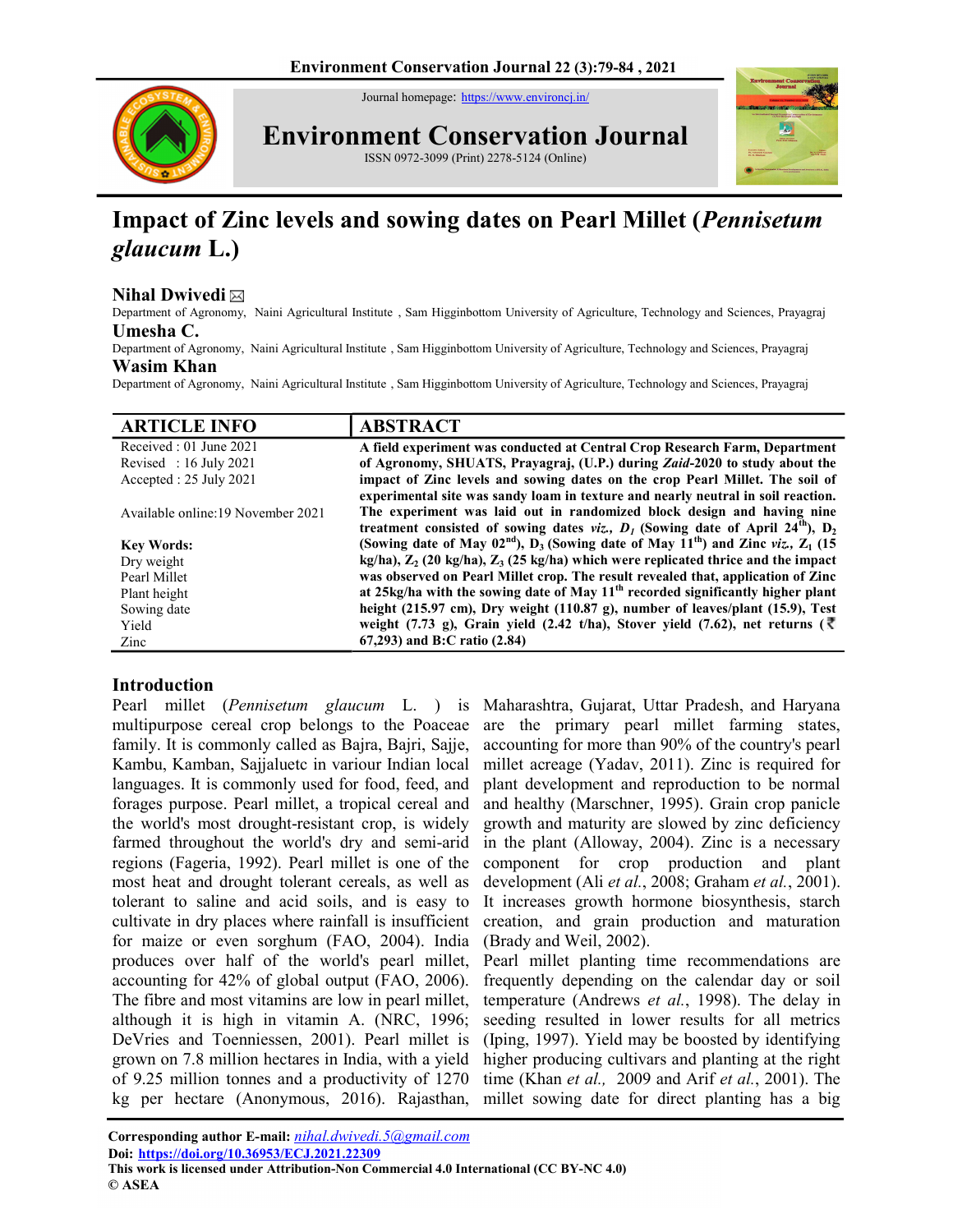yields (Farrell et al., 2003). Planting crops on time allows for adequate root development and vegetative growth, allowing for the most efficient use of available soil nutrients and radiant energy (Soler et al., 2008). As a result, in order to have a nice and healthy crop development, we must know when to sow Pearl millet.

Keeping these point in view, an experiment was conducted to find out the appropriate level of Zinc and date of sowing for maximizing the yield of Pearl Millet.

#### Material and Methods

P The experiment took place in the Crop Research Farm, Department of Agronomy, Sam Higginbottom University of Agriculture, Technology and Science (SHUATS), Prayagraj, during the Zaid season of 2020. (UP). The Crop Research Farm is located at 25.57 degrees north latitude, 87.19 degrees east longitude, and 98 metres above mean sea level. The experiment was set up in a randomised block design that was repeated three times. The treatment comprised of three sowing dates noted as  $D_1$  (Sowing on April 24),  $D_2$  (Sowing on May 02) and  $D_3$  (Sowing on May 11) and three Zinc levels  $Z_1$  (15 kg per ha Zinc),  $Z_2$  (20 kg per ha Zinc),  $Z_3$  (25 kg per ha Zinc) through surface application and the possible combinations. During the developing season, the mean week by week most extreme and least temperature, relative humidity and rainfall were 36.60 °C, 24.90 °C, 76.40 %, 48.48 % and 4.72 mm, respectively. The Pearl millet variety 'Manipuri' was sown at a 40 cm X 10 cm spacing with a seed rate of 5 kg per hectare. On each of the sowing dates, the field was consistently watered one day before planting. The Recommended dose of fertilizer (RDF) i.e. Nitrogen (60 kg per ha) was applied in the form of Urea in two split doses, first as basal and the remaining dose at 45 DAS(Days after sowing), whereas full dose of Phosphorous (40 kg per ha) and full dose of Potassium (40 kg per ha) were applied through DAP(Di-ammonium Phosphate) and MOP (Murate of Potash). Zinc was applied in each plot according to the treatments before sowing of seed along with fertilizers during first split as basal. The recorded data were analysed statistically by ANOVA technique (Gomez and Gomez, 1984). Significant difference among the

impact on how fast it grows and how much it treatment mean was verified against the critical difference at five per cent level of significance. Relative economics was calculated as per the prevailing market prices of the inputs and produced during Zaid season.

# Results and Discussion Plant height

At 15 DAS, maximum plant height was recorded with application of 15 kg/ha Zinc with the sowing date of May  $2<sup>nd</sup>$  (5.13 cm), there is no significant variance among the all the treatments. At 30 DAS, maximum plant height was recorded with application of 25 kg/ha Zinc with the sowing date of April  $24<sup>th</sup>(10.23 cm)$ , there is no significant variance among the all the treatments. At 45 DAS, maximum plant height was recorded with application of 25 kg/ha Zinc with the sowing date of May  $11<sup>th</sup>$  (66.39 cm), which was considerably superior over all the treatments except 25 kg/ha Zinc with the sowing date of April  $24<sup>th</sup>$ . At 60 DAS, maximum plant height was recorded with application of 25 kg/ha Zinc with the sowing date of May  $11<sup>th</sup>$  (122.93 cm), which was considerably superior over all the treatments except 25 kg/ha Zinc with each the sowing date April  $24<sup>th</sup>$  and May 2<sup>nd</sup> (Table 1). At 75 DAS, the greatest plant height was obtained with a 25 kg/ha Zinc application and a sowing date of May 11th (163.10 cm), which was considerably superior to all other treatments except 25 kg/ha Zinc with each of the sowing dates April  $24<sup>th</sup>$  and May  $2<sup>nd</sup>$ . At harvest, maximum plant height was recorded with application of 25 kg/ha Zinc with the sowing date of May  $11<sup>th</sup>$  (215.97 cm), which was considerably superior over all the treatments except 25 kg/ha Zinc with the sowing date of May  $2^{\text{nd}}$ . Since Zinc is involved in the biosynthesis of Indole acetic acid (IAA), a growth hormone, involved in stem elongation, hence the increase in the plant height. Increase in plant height with sowing date of May  $11<sup>th</sup>$  might have represented congenial weather conditions like prolonged photoperiod, optimum temperatures and sufficient amount of moisture levels at vegetative growth. Similar results were also observed by Prasad et al. (2014).

# Dry weight

At 15 DAS, maximum dry weight was recorded with application of 15 kg/ha Zinc with the sowing date of May  $2^{nd}$  (0.17 g), there is no significant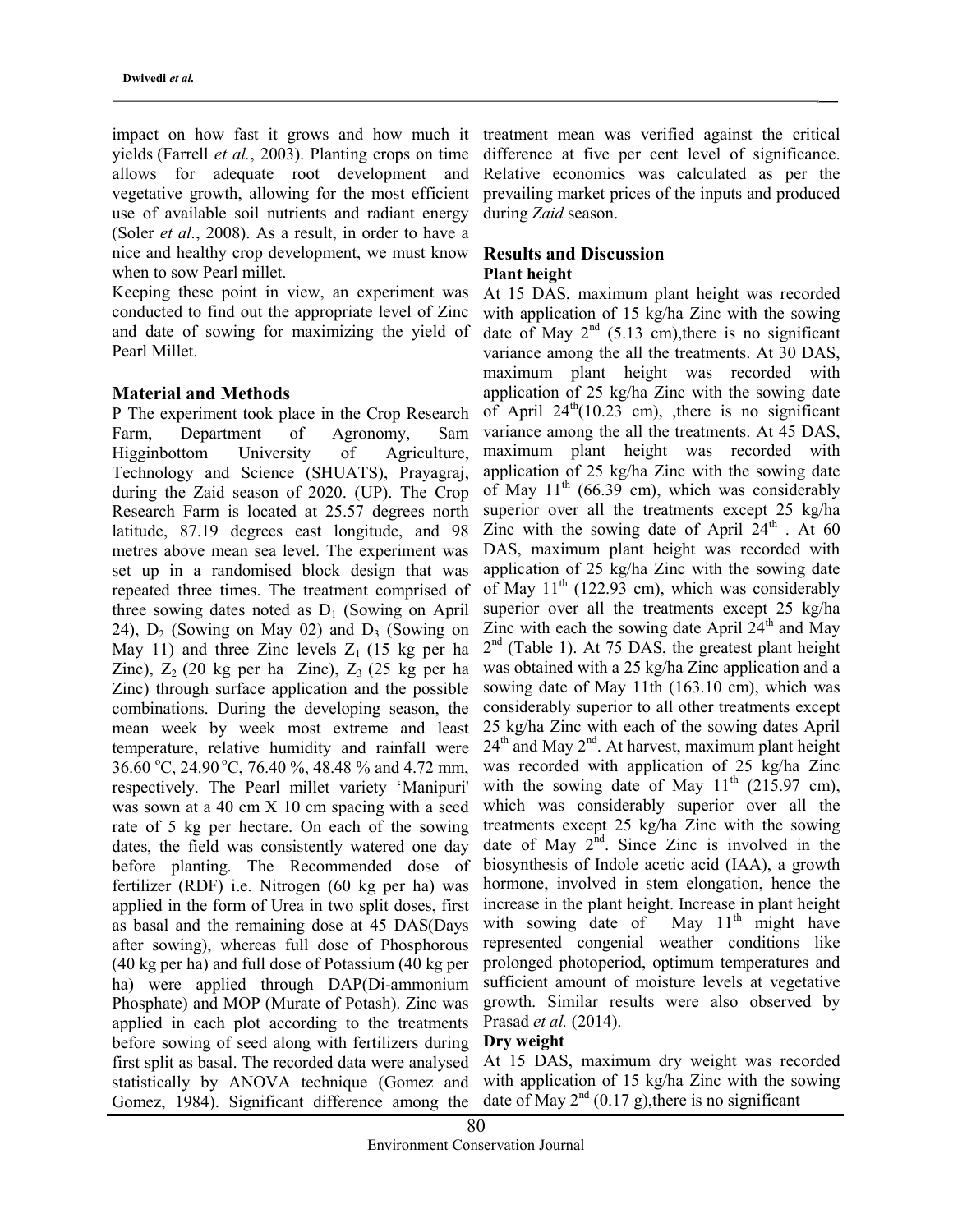| <b>Treatment combination</b>                          | <b>15 DAS</b> | $\bullet$ $\bullet$<br><b>30 DAS</b> | <b>45 DAS</b> | <b>60 DAS</b> | <b>75 DAS</b> | At harvest |
|-------------------------------------------------------|---------------|--------------------------------------|---------------|---------------|---------------|------------|
| $T_1$ : Sowing on April 24 + 15 kg/ha Zn<br>(Control) | 4.80          | 8.07                                 | 47.40         | 105.23        | 148.37        | 195.03     |
| $T_2$ : Sowing on April 24 + 20 kg/ha Zn              | 4.73          | 9.07                                 | 51.87         | 110.97        | 152.37        | 201.50     |
| $T_3$ : Sowing on April 24 + 25 kg/ha Zn              | 4.92          | 10.23                                | 60.95         | 117.90        | 160.20        | 207.13     |
| $T_4$ : Sowing on May 2 + 15 kg/ha Zn                 | 5.13          | 7.73                                 | 46.40         | 102.77        | 147.87        | 192.70     |
| $T_5$ : Sowing on May 2 + 20 kg/ha Zn                 | 4.93          | 8.03                                 | 51.37         | 111.33        | 153.03        | 201.20     |
| $T_6$ : Sowing on May 2 + 25 kg/ha Zn                 | 4.84          | 9.03                                 | 59.40         | 120.10        | 160.33        | 214.53     |
| $T_7$ : Sowing on May 11 + 15 kg/ha Zn                | 4.80          | 7.60                                 | 48.80         | 105.70        | 149.00        | 196.37     |
| $T_8$ : Sowing on May 11 + 20 kg/ha Zn                | 4.69          | 8.33                                 | 53.80         | 111.53        | 154.53        | 205.60     |
| $T_9$ : Sowing on May 11 + 25 kg/ha Zn                | 4.69          | 9.83                                 | 66.39         | 122.93        | 163.10        | 215.97     |
| F-test                                                | <b>NS</b>     | <b>NS</b>                            | S             | S             | S             | S          |
| $S.Ed.(\pm)$                                          | 1.9930        | 0.8721                               | 2.5819        | 2.5632        | 1.54          | 2.7905     |
| CD at $5\%$                                           | $\sim$        | -                                    | 5.46          | 5.43          | 3.26          | 5.91       |
|                                                       |               |                                      |               |               |               |            |

|  | Table 1 : Effect of Zinc levels and sowing dates on Plant height(cm) of Pearl millet |  |  |  |  |
|--|--------------------------------------------------------------------------------------|--|--|--|--|
|  |                                                                                      |  |  |  |  |

# Table 2: Effect of Zinc levels and sowing dates on Dry weight(g) of Pearl millet

| <b>Treatment combination</b>                       | <b>15 DAS</b> | <b>30 DAS</b> | <b>45 DAS</b> | <b>60 DAS</b> | <b>75 DAS</b> | At harvest |
|----------------------------------------------------|---------------|---------------|---------------|---------------|---------------|------------|
| $T_1$ : Sowing on April 24 + 15 kg/ha Zn (Control) | 0.14          | 2.85          | 24.53         | 60.43         | 84.50         | 90.40      |
| $T_2$ : Sowing on April 24 + 20 kg/ha Zn           | 0.16          | 3.28          | 26.87         | 62.17         | 86.57         | 95.83      |
| $T_3$ : Sowing on April 24 + 25 kg/ha Zn           | 0.12          | 3.39          | 28.37         | 64.90         | 91.43         | 105.77     |
| $T_4$ : Sowing on May 2 + 15 kg/ha Zn              | 0.17          | 2.75          | 23.80         | 55.40         | 82.63         | 91.40      |
| $T_5$ : Sowing on May 2 + 20 kg/ha Zn              | 0.12          | 2.77          | 23.43         | 62.33         | 83.83         | 95.07      |
| $T_6$ : Sowing on May 2 + 25 kg/ha Zn              | 0.14          | 3.28          | 28.33         | 64.07         | 90.80         | 104.23     |
| $T_7$ : Sowing on May 11 + 15 kg/ha Zn             | 0.14          | 2.99          | 21.30         | 60.77         | 82.40         | 93.60      |
| $T_8$ : Sowing on May 11 + 20 kg/ha Zn             | 0.14          | 2.87          | 23.23         | 61.13         | 88.30         | 100.37     |
| $T_9$ : Sowing on May 11 + 25 kg/ha Zn             | 0.14          | 3.25          | 29.30         | 65.37         | 93.60         | 110.87     |
| F-test                                             | <b>NS</b>     | <b>NS</b>     | S             | S             |               | S          |
| S.Ed. $(\pm)$                                      | 0.01          | 0.34          | 1.51          | 1.98          | 1.56          | 1.46       |
| CD at $5\%$                                        |               |               | 3.20          | 4.21          | 3.31          | 3.10       |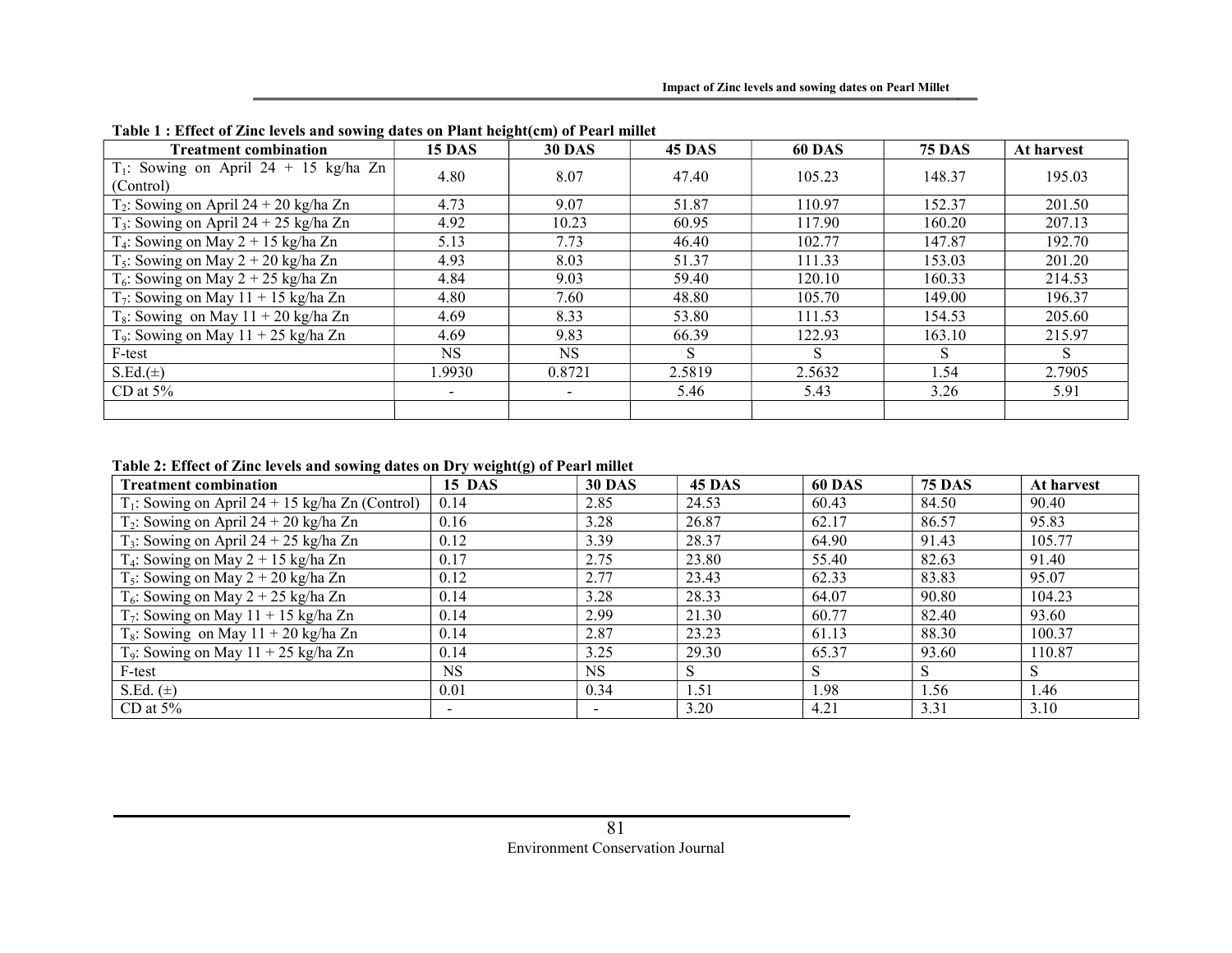variance among the all the treatments. At 30 DAS, maximum dry weight was recorded with application of 25 kg/ha Zinc with the sowing date of April  $24^{\text{th}}(3.39 \text{ g})$ , there is no significant variance among the all the treatments. At 45 DAS, maximum dry weight was recorded with application of 25 kg/ha Zinc with the sowing date of May  $11<sup>th</sup>$  (29.30 g), which was considerably superior over all the treatments except 20 kg/ha, 25 kg/ha Zinc with the sowing date of April  $24<sup>th</sup>$  and 25 kg/ha Zinc with the sowing date of May  $2<sup>nd</sup>$ . At 60 DAS, maximum dry weight was recorded with application of 25 kg/ha Zinc with the sowing date of May  $11^{th}$  (65.37 g), which was considerably superior over all the treatments except 20 kg/ha, 25 kg/ha Zinc with the sowing date April  $24<sup>th</sup>$  and May  $2<sup>nd</sup>$  each and 20 kg/ha Zinc with the sowing date of May 11<sup>th</sup> (Table 2). At 75 DAS, maximum dry weight was recorded with application of 25 kg/ha Zinc with the sowing date of May  $11<sup>th</sup>$  (93.60 g), which was considerably superior over all the treatments except 25 kg/ha Zinc with each of the sowing date April  $24^{th}$  and May  $2^{nd}$ . At harvest, maximum dry weight was recorded with application of 25 kg/ha Zinc with the sowing date of May  $11<sup>th</sup>$  (110.87 g), which was significantly superior over all the treatments. The significant increase in dry matter yield may be attributed to the higher photosynthetic rate. Zinc is a constituent of carbonic anhydrase (An enzyme promotes carbon dioxide assimilation pathway in  $C_4$  cycle of photosynthesis) and there is direct relationship between carbonic anhydrase activity and photosynthetic carbon dioxide assimilation on growth of a plants. Carbonic anhydrase activity is closely related to Zinc content as such Zinc increases photosynthetic efficiency and thereby dry matter production. Similar results were observed by Andhale et al. (2007), Upadhyay et al. (2001), Jain et al. (2001), and Jakhar et al. (2006).

# Number of leaves per plant

At 30 DAS, maximum number of leaves/plant was recorded with application of 25 kg/ha Zinc with the sowing date of May  $11<sup>th</sup>$  (12.78), there is no significant variance among all the treatments. At 45 DAS, maximum number of leaves/plant was recorded with application of 25 kg/ha Zinc with the sowing date of May  $11<sup>th</sup>$  (15.48), which was significantly superior among the all the treatments except 25 kg/ha with the sowing date of April  $24<sup>th</sup>$ 

and May  $2^{nd}$ . At 60 DAS, maximum number of leaves/plant was recorded with application of 25 kg/ha Zinc with the sowing date of May  $11^{th}$  (18), which was considerably superior over all the treatments except 20 kg/ha, 25 kg/ha Zinc with the sowing date April  $24^{th}$  and May  $2^{nd}$  each and 20 kg/ha Zinc with the sowing date of May  $11<sup>th</sup>$  (Table 3). At 75 DAS, maximum number of leaves/plant was recorded with application of 25 kg/ha Zinc with the sowing date of May  $11^{th}$  (17.1), which was considerably superior over all the treatments except 20 kg/ha, 25 kg/ha Zinc with each of the sowing date April  $24^{th}$  and May  $2^{nd}$  and 20 kg/ha Zinc with the sowing date of May  $11<sup>th</sup>$ . At harvest, maximum number of leaves/plant was recorded with application of 25 kg/ha Zinc with the sowing date of May  $11<sup>th</sup>$  (15.9), which was considerably superior over all the treatments except 20 kg/ha, 25 kg/ha Zinc with the sowing date April  $24<sup>th</sup>$  and May 2<sup>nd</sup> each and 20 kg/ha Zinc with the sowing date of May 11<sup>th</sup>. Zinc treatment may have influenced the leaf count, which grew with crop age and peaked at 60 DAS due to a consistent supply of nutrients, moisture, and light, before declining. This might be due to ageing, death, or leaf drying. The increase in growth parameters of Pearl millets due to application of Zinc have also been reported by Dhaka (1984), and Maliwal et. at. (1985) and Singh (1989).

#### Effect on yield attributes and yield

Application of 25 kg/ha Zinc with the sowing date of May  $11^{th}$ , recorded maximum test weight (7.73) g), which was significantly superior to all the treatments except 25 kg/ha Zinc with each of the sowing date April  $24<sup>th</sup>$  and May  $2<sup>nd</sup>(Table 4)$ . Also the application of 25 kg/ha Zinc with the sowing date of May  $11<sup>th</sup>$ , recorded maximum grain yield (2.42 t/ha), which was significantly superior to all the treatments except 25 kg/ha Zinc with each of the sowing date April  $24<sup>th</sup>$  and May  $2<sup>nd</sup>$  and 20 kg/ha with the sowing date May  $11<sup>th</sup>$ . Application of 25 kg/ha Zinc with the sowing date of May  $11^{th}$ , recorded maximum Stover yield (7.62 t/ha), which was significantly superior to all the treatments. Zinc improved the yield and yield attributes by improving the source and sink relation due to increased translocation of photosynthates towards reproductive system. The results are in agreement with those of Jan et al. (2015), Maurya et al. (2016).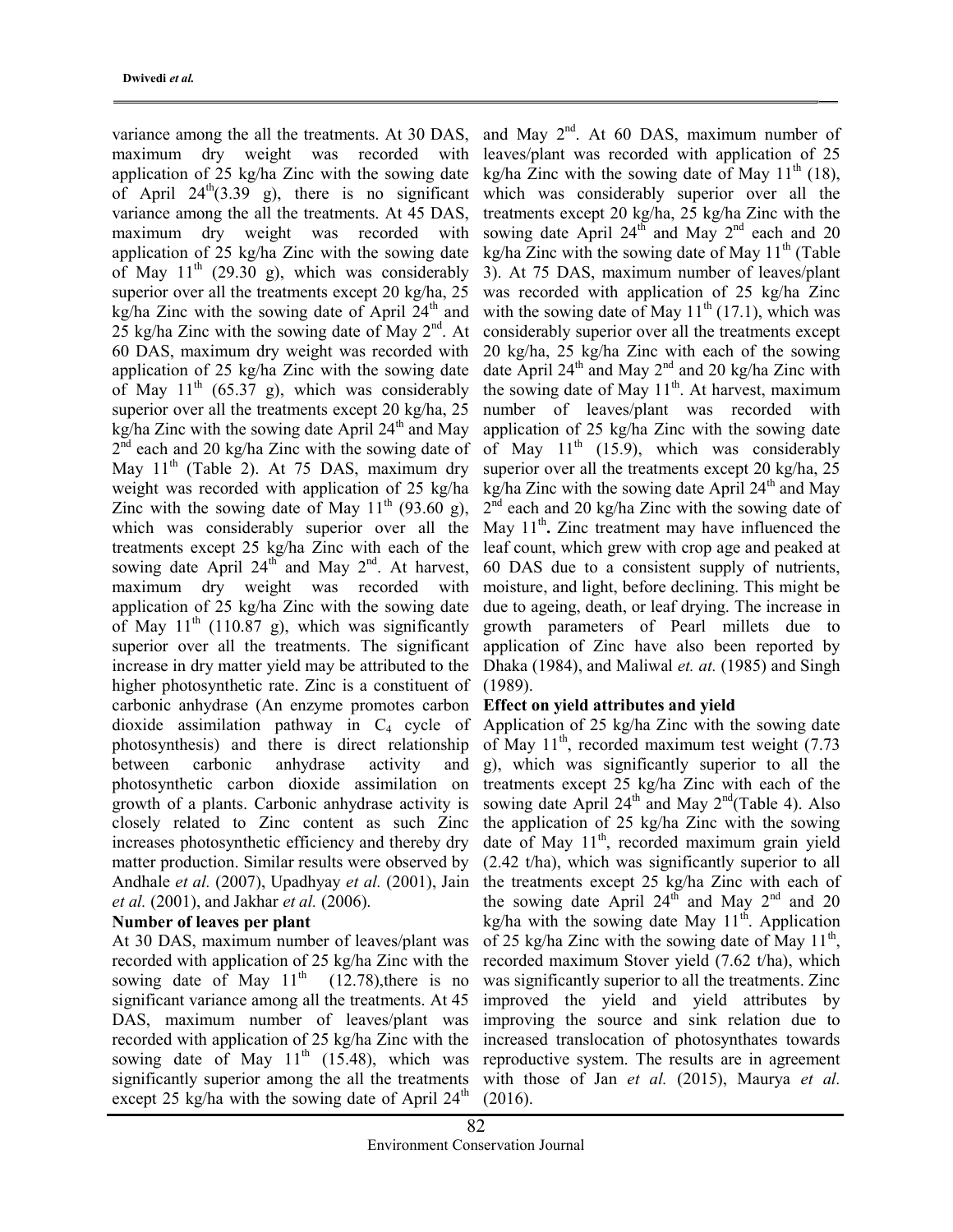| <b>Treatment combination</b>                       | <b>30 DAS</b> | <b>45 DAS</b> | <b>60 DAS</b> | <b>75 DAS</b> | At harvest |
|----------------------------------------------------|---------------|---------------|---------------|---------------|------------|
| $T_1$ : Sowing on April 24 + 15 kg/ha Zn (Control) | 12.17         | 13.21         | 14.7          | 13.8          | 12.5       |
| $T_2$ : Sowing on April 24 + 20 kg/ha Zn           | 12.41         | 14.19         | 16.4          | 15.3          | 14.2       |
| $T_3$ : Sowing on April 24 + 25 kg/ha Zn           | 12.64         | 15.07         | 17.3          | 16.4          | 15.1       |
| $T_4$ : Sowing on May 2 + 15 kg/ha Zn              | 12.22         | 13.29         | 14.2          | 13.3          | 12.0       |
| $T_5$ : Sowing on May 2 + 20 kg/ha Zn              | 12.34         | 14.81         | 16.8          | 15.5          | 14.1       |
| $T_6$ : Sowing on May 2 + 25 kg/ha Zn              | 12.54         | 15.08         | 17.5          | 16.2          | 15.0       |
| $T_7$ : Sowing on May 11 + 15 kg/ha Zn             | 12.29         | 13.09         | 14.2          | 13.0          | 11.9       |
| $T_8$ : Sowing on May 11 + 20 kg/ha Zn             | 12.42         | 14.68         | 16.5          | 15.4          | 14.5       |
| $T_9$ : Sowing on May 11 + 25 kg/ha Zn             | 12.78         | 15.48         | 18.0          | 17.1          | 15.9       |
| F-test                                             | <b>NS</b>     | S             | S             | S             | S          |
| $S.Ed.(\pm)$                                       | 0.54          | 0.26          | 1.04          | 0.90          | 0.86       |
| CD at $5\%$                                        | --            | 0.56          | 2.02          | 1.90          | 1.83       |

Table 3: Effect of Zinc levels and sowing dates on Number of leaves/plant of Pearl millet

Table 4: Effect of Zinc levels and sowing dates on yield attributes, yield and economics of Pearl millet

| <b>Treatment</b>                                      | <b>Test</b><br>weight $(g)$ | Grain yield<br>(t/ha) | Stover yield<br>(t/ha) | Net returns<br>(INR/ha) | B:C<br>ratio |
|-------------------------------------------------------|-----------------------------|-----------------------|------------------------|-------------------------|--------------|
| $T_1$ : Sowing on April 24 + 15 kg/ha Zn<br>(Control) | 6.50                        | 1.56                  | 6.04                   | 40,123                  | 1.74         |
| $T_2$ : Sowing on April 24 + 20 kg/ha Zn              | 7.12                        | 1.82                  | 6.46                   | 47,978                  | 2.05         |
| $T_3$ : Sowing on April 24 + 25 kg/ha Zn              | 7.48                        | 2.25                  | 7.24                   | 61,523                  | 2.59         |
| $T_4$ : Sowing on May 2 + 15 kg/ha Zn                 | 6.62                        | 1.50                  | 6.09                   | 38,823                  | 1.68         |
| $T_5$ : Sowing on May 2 + 20 kg/ha Zn                 | 7.29                        | 1.93                  | 6.49                   | 50,848                  | 2.17         |
| $T_6$ : Sowing on May 2 + 25 kg/ha Zn                 | 7.56                        | 2.28                  | 7.27                   | 62,393                  | 2.63         |
| $T_7$ : Sowing on May 11 + 15 kg/ha Zn                | 6.67                        | 1.62                  | 6.14                   | 42,023                  | 1.82         |
| $T_8$ : Sowing on May 11 + 20 kg/ha Zn                | 7.06                        | 2.06                  | 6.61                   | 54,578                  | 2.33         |
| $T_9$ : Sowing on May 11 + 25 kg/ha Zn                | 7.73                        | 2.42                  | 7.62                   | 67,293                  | 2.84         |

# Economics

Higher Net return (INR 67,293) and B:C ratio (2.84) was obtained with the application of 25 kg/ha Zinc with the sowing date of May  $11<sup>th</sup>$  (Table 4). Higher Net return in the given treatment was primarily due to higher seed and Stover yields obtained from Pearl millet.

# Conclusion

Pearl Millet is generally a Kharif season crop but can also be grown during Zaid season as it consumes less water than the other cereal crops. So, for obtaining higher yield in Pearl millet during the

# References

Ali, S., Khan, A. R., Mairaj, G., Arif, M., Fida, M., & Bibi, S. (2008). Assessment of different crop nutrient management practices for yield improvement. Australian Journal of Crop Science, 2(3), 150-157.

late Zaid season, application of 25 kg/ha Zinc can be more beneficial than 15 kg/ha or 20 kg/ha Zinc. While in case of sowing date, mid-May period could provide more congenial weather condition (warm and humid i.e. better utilization of minerals and nutrients) to the Pearl millet crop than late April or May starting period.

# Acknowledgement

I express gratitude to my advisor Dr. Umesha C. and all the faculty members of Department of Agronomy for constant support and guidance to carry out the whole experimental research study.

- Alloway, B. J. (2004). Zinc in soils and crop nutrition. International Zinc Association Communications. Brussels: IZA Publications.
- Andrews, D. J., Rajewski, J. F., & Mason, S. C. (1998). Grain pearl millet: a new crop being developed at UNL. Ext. Visions, 2(1), 2-6.